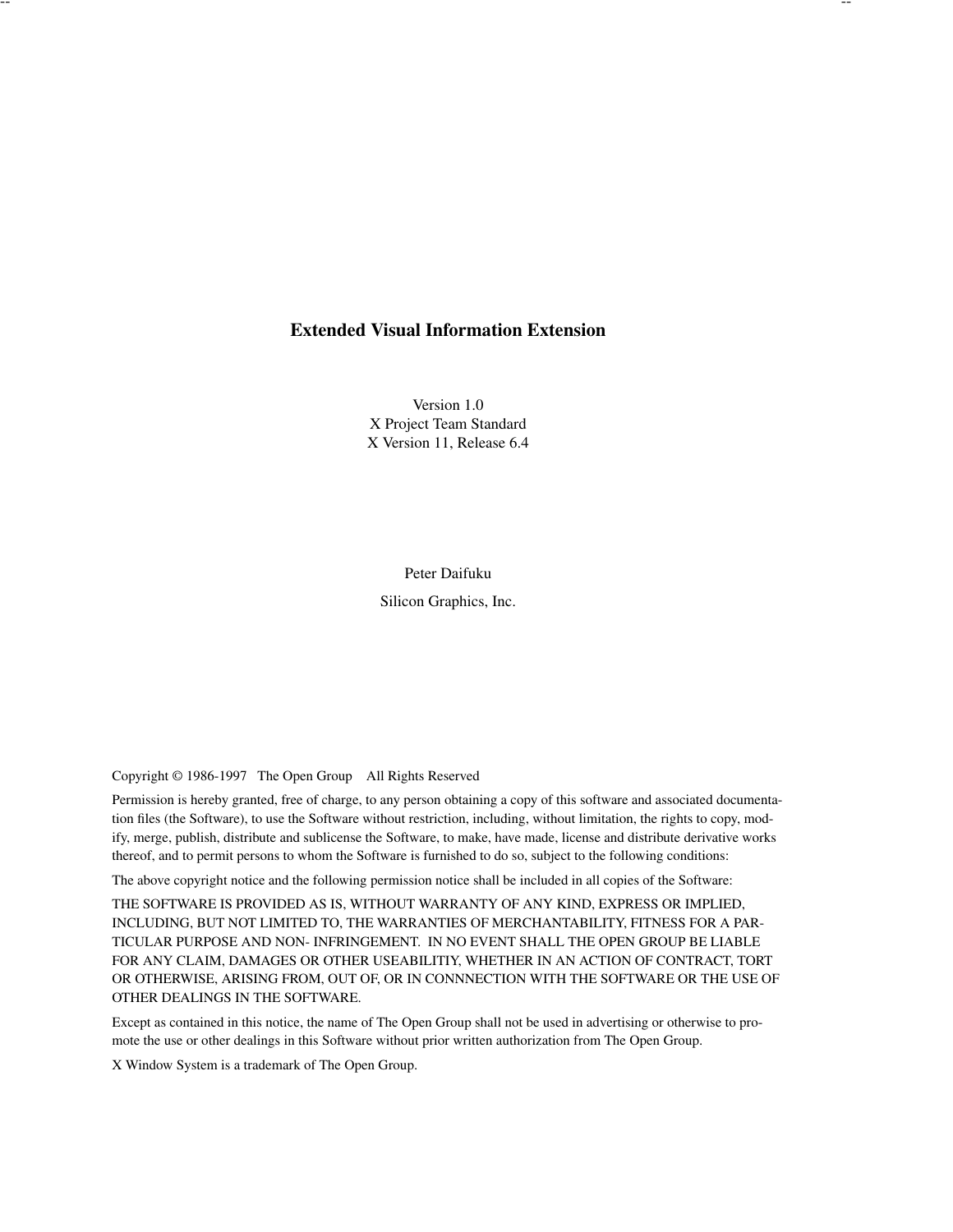# **1. Introduction**

EVI (Extended Visual Information extension) allows a client to determine information about core X visuals beyond what the core protocol provides.

-- --

# **2. Goals**

As the X Window System has evolved, it has become clear that the information returned by the core X protocol regarding Visuals is often insufficient for a client to determine which is the most appropriate visual for its needs. This extension allows clients to query the X server for additional visual information, specifically as regards colormaps and framebuffer levels.

This extension is meant to address the needs of pure X clients only. It is specifically and purposefully not designed to address the needs of X extensions. Extensions that have an impact on visual information should provide their own mechanisms for delivering that information. For example, the Double Buffering Extension (DBE) provides its own mechanism for determining which visuals support double-buffering.

# **3. Requests**

# **GetVersion**

*client\_major\_version*: CARD8 *client\_minor\_version*: CARD8

=>

*server\_major\_version*: CARD8 *server\_minor\_version*: CARD8

If supplied, the client\_major\_version and client\_minor\_version indicate what version of the protocol the client wants the server to implement. The server version numbers returned indicate the protocol this extension actually supports. This might not equal the version sent by the client. An implementation can (but need not) support more than one version simultaneously. The server\_major\_version and the server\_minor\_version are a mechanism to support future revisions of the EVI protocol that may be necessary. In general, the major version would increment for incompatible changes, and the minor version would increment for small upward-compatible changes. Servers that support the protocol defined in this document will return a server major version of one  $(1)$ , and a server minor version of zero  $(0)$ .

# **GetVisualInfo**

*visual\_list*: LISTofVISUALID

 $\Rightarrow$ 

*per\_visual\_info*: LISTofVISUALINFO

where:

| VISUALINFO: | [core_visual_id: VISUALID           |
|-------------|-------------------------------------|
|             | screen: CARD8                       |
|             | level: INT8                         |
|             | transparency_type: CARD8            |
|             | unused: CARD8                       |
|             | transparency_value: CARD32          |
|             | min_hw_colormaps: CARD8             |
|             | max_hw_colormaps: CARD8             |
|             | num_colormap_conflicts: CARD16      |
|             | colormap_conflicts: LISTofVISUALID] |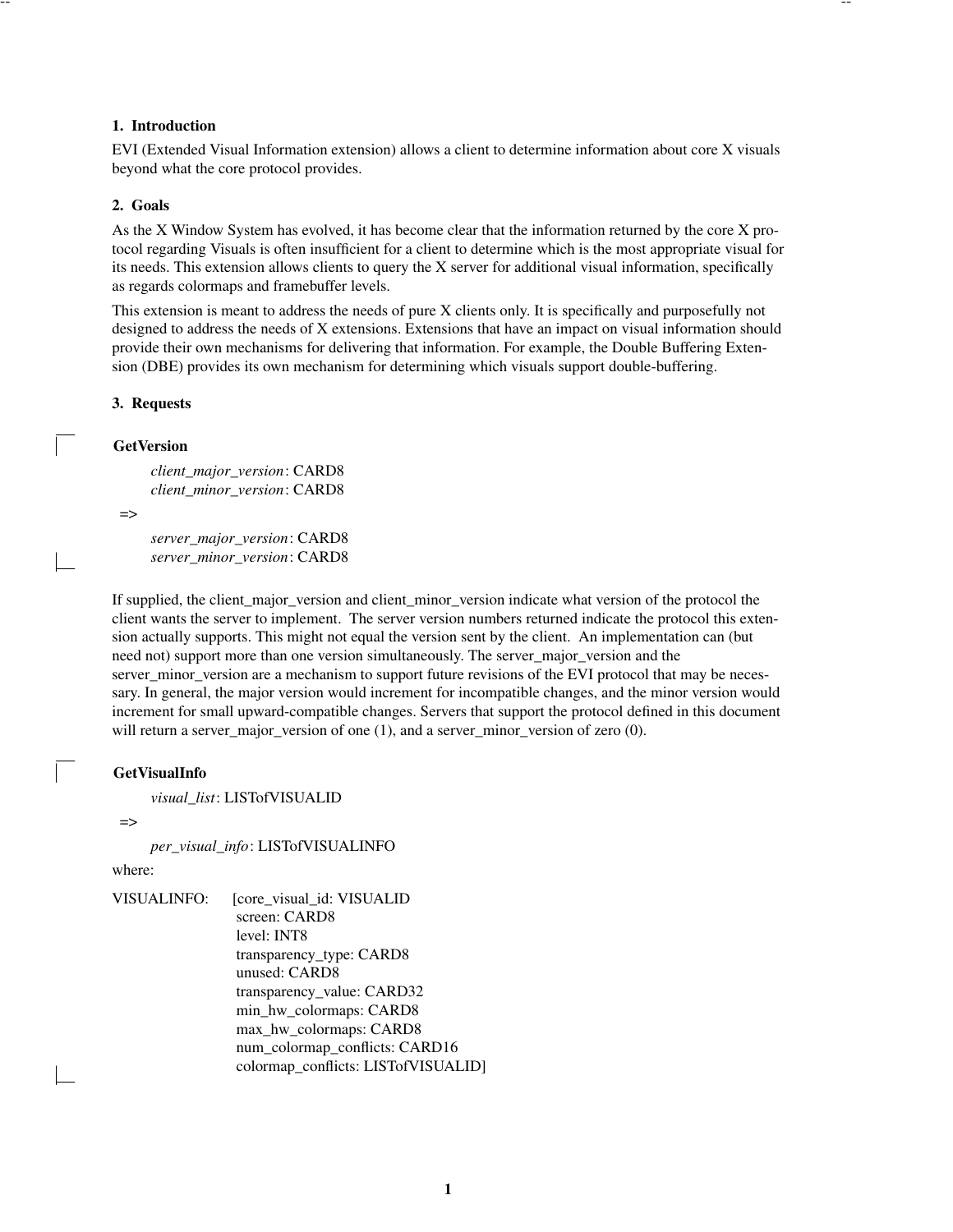-- --

- level is 0 for normal planes,  $> 0$  for overlays,  $< 0$  for underlays.
- transparency\_type is 0 for none, 1 for transparent pixel, 2 for transparent mask.
- transparency\_value: value to get transparent pixel if transparency supported.

- min\_hw\_colormaps: minimum number of hardware colormaps backing up the visual.

- max\_hw\_colormaps: maximum number of hardware colormaps backing up the visual.

- (architectures with static colormap allocation/reallocation would have min = max)
- num\_colormap\_conflicts: number of elements in colormap\_conflicts.

- colormap\_conflicts: list of visuals that may conflict with this one. For example, if a 12-bit colormap is overloaded to support 8-bit visuals, the 8-bit visuals would conflict with the 12-bit visuals.

### **4. Events and Errors**

No new events or errors are defined by this extension.

# **5. Changes to existing protocol.**

None.

### **6. Encoding**

The name of this extension is "Extended-Visual-Information".

The conventions used here are the same as those for the core X11 Protocol Encoding.

# **GetVersion**

 $=$ 

|                | CARD <sub>8</sub>  | opcode               |
|----------------|--------------------|----------------------|
|                | $\theta$           | EVI opcode           |
| 2              | 2                  | request length       |
| $\overline{2}$ | CARD <sub>16</sub> | client_major_version |
| $\mathfrak{D}$ | CARD <sub>16</sub> | client minor version |
|                |                    |                      |
|                |                    | reply                |
|                |                    | unused               |
| 2              | CARD <sub>16</sub> | sequence number      |
| 4              | 0                  | length               |
| 2              | CARD <sub>16</sub> | server_major_version |
| 2              | CARD <sub>16</sub> | server_minor_version |
| 20             |                    | unused               |

# **GetVisualInfo**

|    | CARD8              | opcode         |
|----|--------------------|----------------|
|    |                    | EVI opcode     |
|    | $2+n$              | request length |
|    | CARD <sub>32</sub> | n visual       |
| 4n | CARD32             | visual ids     |
|    |                    |                |

#### =>

|                             |                    | reply           |
|-----------------------------|--------------------|-----------------|
|                             |                    | unused          |
| $\mathcal{D}_{\mathcal{L}}$ | CARD <sub>16</sub> | sequence number |
|                             |                    | length          |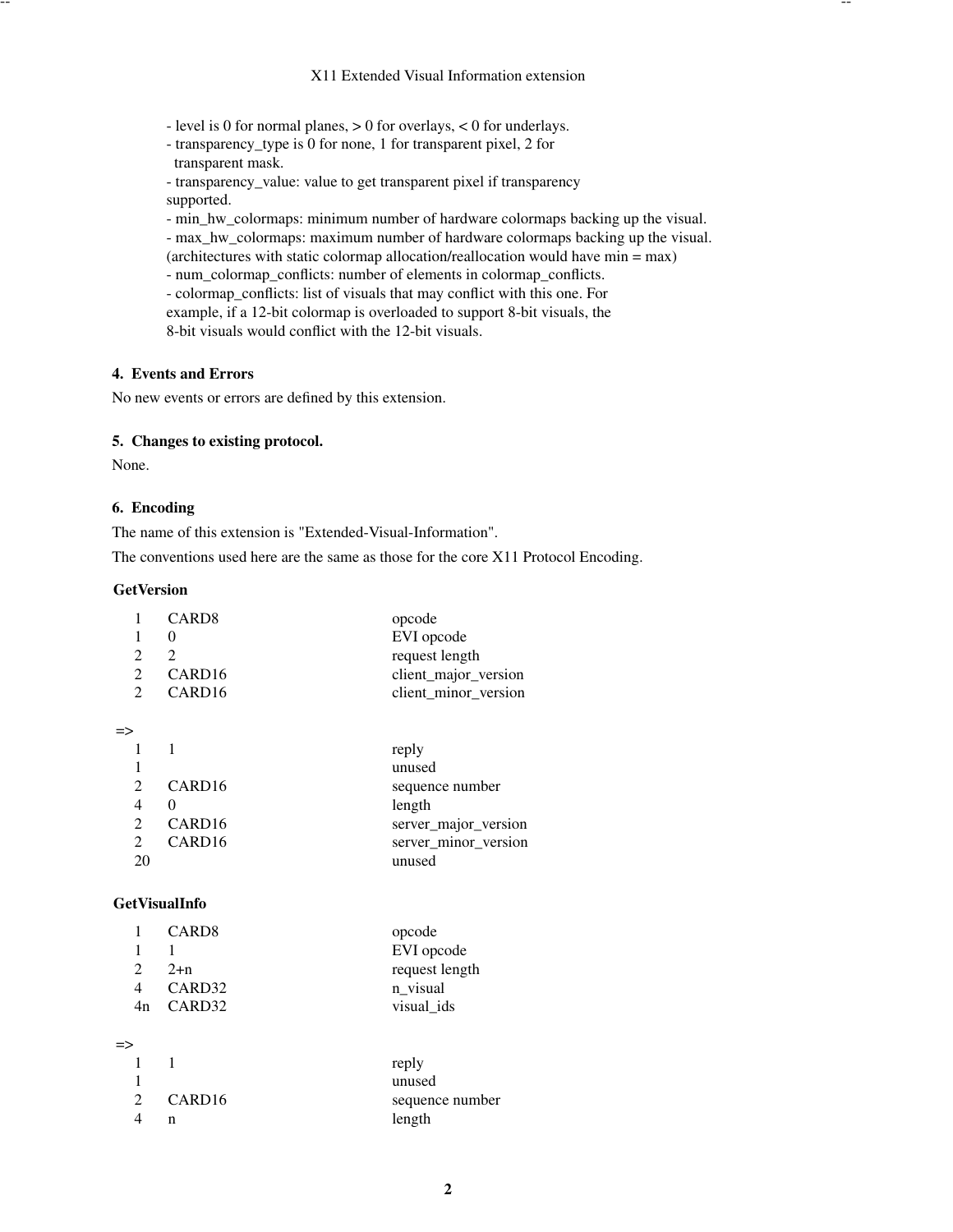#### X11 Extended Visual Information extension

| 4  | CARD <sub>32</sub>   | n info                 |
|----|----------------------|------------------------|
| 4  | CARD <sub>32</sub>   | n conflicts            |
| 16 |                      | unused                 |
|    | 16n LISTofVISUALINFO | items                  |
|    |                      |                        |
|    | VISUALINFO           |                        |
| 4  | VisualID             | core_visual_id         |
| 1  | INT <sub>8</sub>     | screen                 |
|    | <b>INT8</b>          | level                  |
| 1  | CARD <sub>8</sub>    | transparency type      |
|    | CARD <sub>8</sub>    | unused                 |
| 4  | CARD <sub>32</sub>   | transparency value     |
| 1  | CARD <sub>8</sub>    | min_hw_colormaps       |
|    | CARD <sub>8</sub>    | max_hw_colormaps       |
| 2  | CARD <sub>16</sub>   | num_colormap_conflicts |

### **7. C Language Binding**

The C functions provide direct access to the protocol and add no additional semantics. For complete details on the effects of these functions, refer to the appropriate protocol request, which can be derived by deleting Xevi at the start of the function. All functions that have return type Status will return nonzero for success and zero for failure.

The include file for this extension is: <**X11/extensions/XEVI.h**>.

**Bool**XeviQueryVersion(

Display \**display*, int \**major\_version\_return*, int \**minor\_version\_return*)

*display* Specifies the connection to the X server.

*major\_version\_return*

Returns the major version supported by the server.

*minor\_version\_return*

Returns the minor version supported by the server.

XeviQueryVersion sets major\_version\_return and minor\_version\_return to the major and minor EVI protocol version supported by the server. If the EVI library is compatible with the version returned by the server, it returns nonzero. If dpy does not support the EVI extension, or if there was an error during communication with the server, or if the server and library protocol versions are incompatible, it returns zero. No other Xevi functions may be called before this function. If a client violates this rule, the effects of all subsequent Xevi calls that it makes are undefined.

To get the extended information for any subset of visuals use XeviGetVisualInfo.

**int**XeviGetVisualInfo( Display \**display*, VisualID \**visual*, int *n\_visual*, ExtendedVisualInfo \*\**evi\_return*, int \**n\_info\_return*)